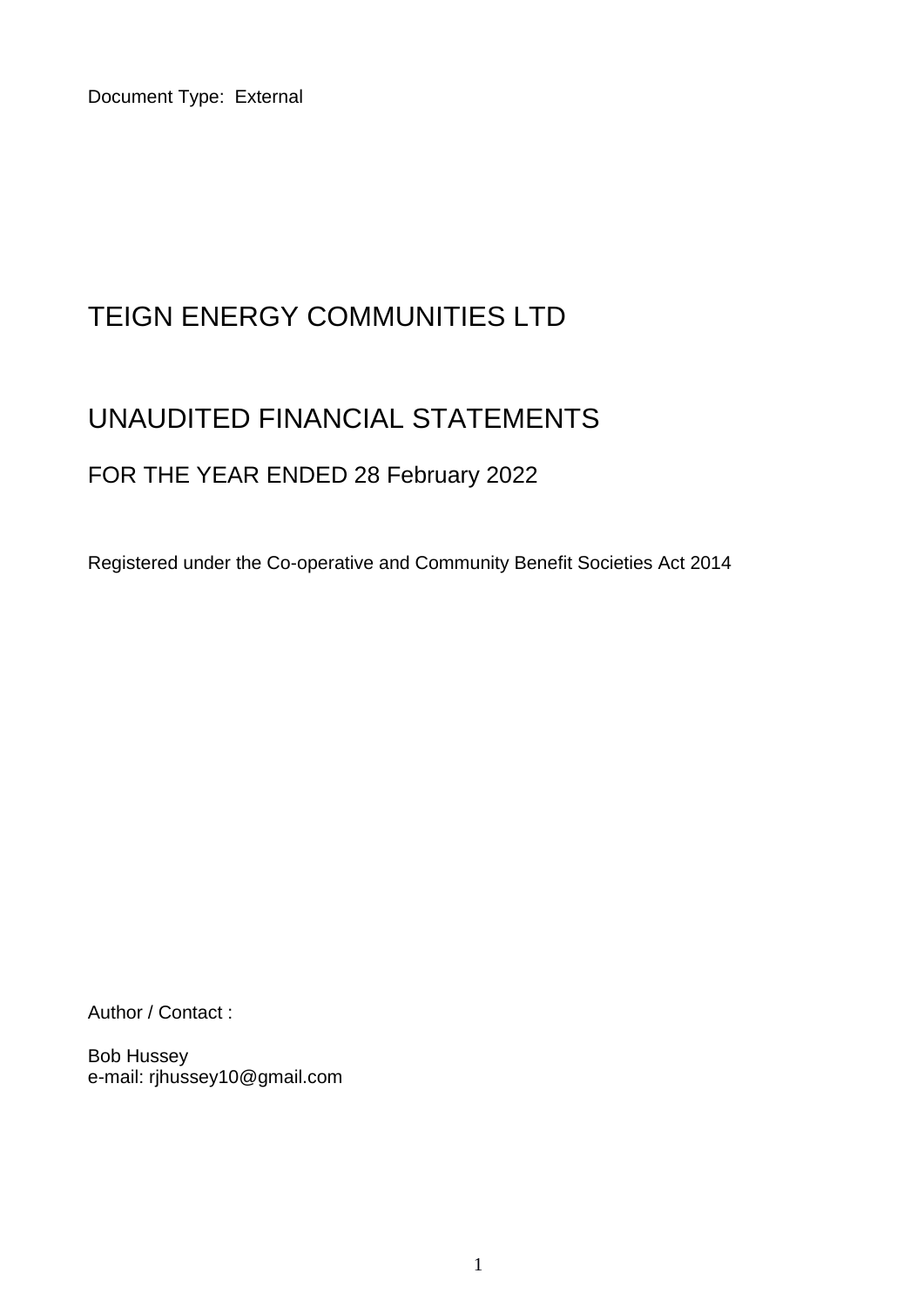## **CONTENTS**

|                                           | Page |
|-------------------------------------------|------|
| Report of the Board                       | 3    |
| Statement of Income and Retained Earnings | 4    |
| <b>Statement of Financial Position</b>    | 5    |
| <b>Cash Flow Statement</b>                | 6    |
| Notes to the Financial Statements         | 7    |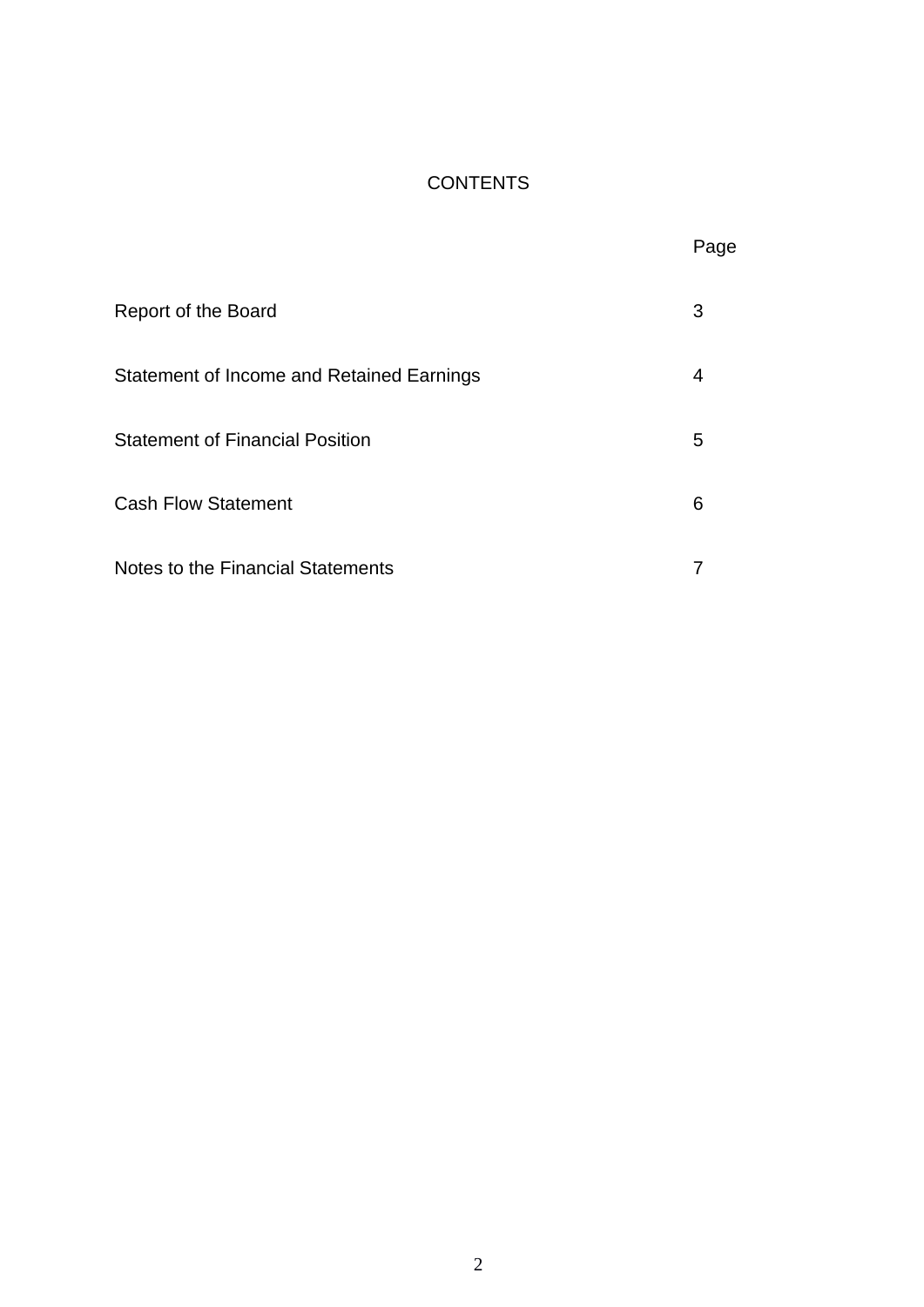#### REPORT OF THE BOARD

The Board of Directors present their report and the financial statement for the period 1 March 2021 to 28 February 2022, being the fifth year of operations.

#### **Principal activity**

The objects of the society remain unchanged: to carry on any business for the benefit of the community in Teignbridge by means of the development, financing, construction and operation of community renewable energy installations, sale of renewable energy, and energy saving initiatives.

#### **Review of activities**

Our approach of using the Community Fund and Energy Assessment Pack (**E-Pack**) to engage with potential stakeholders continues to be an effective one. As a result of this our membership continues to increase. This now stands at 95 members.

After a long and often fraught process, we have finally been successful in adding another rooftop PV system (**PV2**), this went operational in early September 2021. The cooperation with the Estuaries Multi-Academy Trust (**EMAT**) has excellent and we are now extending this to students and teaching/administrative staff at the location in Newton Abbot. This ongoing operational phase of the project focuses on raising awareness of energy use at the school with the objective of highlighting unnecessary consumption.

We have started plans for the second rooftop PV system (**PV3**) with EMAT and a new local installer. Our aim is to implement this later in 2022 if we can mitigate the risks posed by the predicted uncertain economic/monetary climate post pandemic. A public community share offer is planned for September 2022 for the successful PV2 installation.

We've had another year in which we were able to operate well within our set budget. We have a healthy reserve to support our community projects, cover our costs and maintain funds should this be needed for new projects or unforeseen events. The longer term financial prospects remain sound with sufficient contingencies to deal with predicted inflationary pressures.

We continue to updated and extend the E-Pack to reflect the growing interest in this by our members and others. Whole House Retrofit is another ACT initiative which TECs is supporting, we have successfully concluded a trial to evaluate the role the E-Pack could play in helping to deliver this service. The support TECs is providing to Action on Climate in Teignbridge (**ACT**) also continues in the form of information and guidance.

#### **Responsibilities of the Board of Directors**

The board is required to ensure that the financial statements prepared and presented for each financial year give a true and fair view of the Society's assets, liabilities, financial position and income and expenditure. And, to ensure that the consideration they give to these matters is evident in their deliberations and documentation.

#### **Society interests**

In common with all community benefit societies, TECs members hold shares and participate in the affairs of the society on a democratic one-member-one-vote basis. Any profits made are used for the benefit of the community. Profits are not distributed to members of the society, rather a dividend is paid on share capital, and is an operating expense.

This report was approved by the Board on  $24<sup>th</sup>$  May 2022 and signed on its behalf by

tuno Sklawd

Fuad Al-Tawil (Secretary)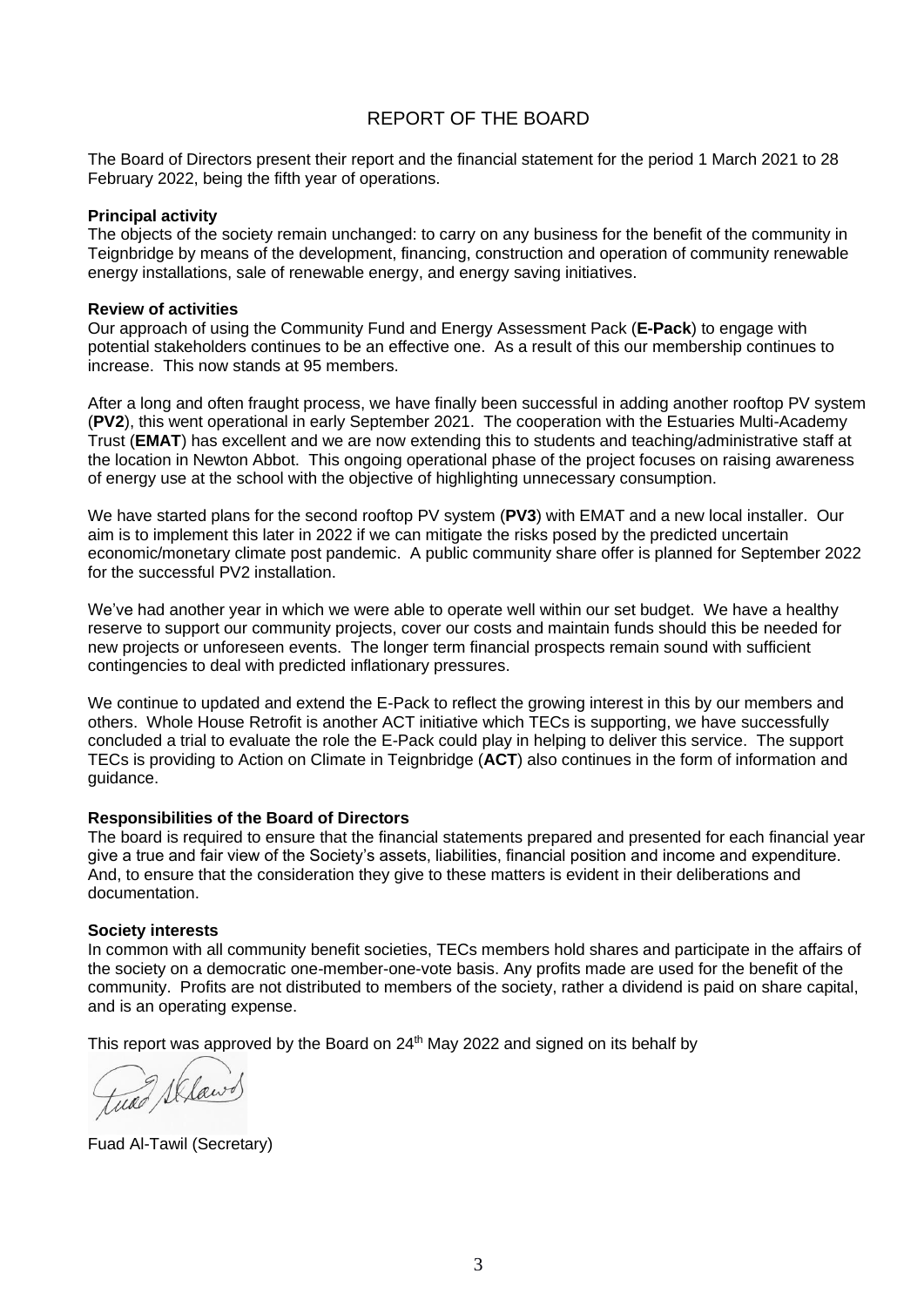### STATEMENT OF INCOME and RETAINED EARNINGS FOR THE YEAR ENDED 28 February 2022

|                                                        | <b>Notes</b> | 2021/22     |           | 2020/21          |           |
|--------------------------------------------------------|--------------|-------------|-----------|------------------|-----------|
|                                                        |              |             | £         | £                |           |
|                                                        |              |             |           |                  |           |
|                                                        |              |             |           |                  |           |
| <b>Turnover</b>                                        |              |             |           |                  |           |
| Electricity to site                                    |              | 5,112       |           | 2,789            |           |
| Electricity to grid                                    |              | 171         |           | 253              |           |
| <b>Electricity FiT</b>                                 |              | 6,038       |           | 6,138            |           |
|                                                        | 3            |             | 11,321    |                  | 9,180     |
| <b>Cost of Sales</b>                                   |              |             |           |                  |           |
| Insurance (installation)                               |              | 647         |           | 476              |           |
| Services                                               |              | 87          |           | 70               |           |
| Depreciation                                           |              | 3,664       |           | 2,361            |           |
| Finance costs                                          |              | 4,405       |           | 2,811            |           |
| <b>Community Fund</b>                                  |              | 2,500       |           | 2,000            |           |
| Rates & Other                                          |              | 142         |           | $\pmb{0}$        |           |
|                                                        | 3            |             | (11, 445) |                  | (7, 717)  |
| <b>Gross Margin</b>                                    |              |             | (124)     |                  | 1,463     |
| <b>Administrative Expenses</b>                         |              |             |           |                  |           |
| Insurance (indemnity)                                  |              | 0           |           | 0                |           |
| Materials and consumables                              | 4            | 727         |           | 202              |           |
| Admin + professional services                          | 5            | 205         |           | 85               |           |
| Other                                                  | 6            | 375         |           | 275              |           |
|                                                        |              |             | (1, 307)  |                  | (563)     |
| <b>Other Operating Income</b>                          |              |             |           |                  |           |
| Grants                                                 |              | 0           |           | 0                |           |
| Donations                                              |              | 790         |           | 202              |           |
| <b>Bank interest</b>                                   |              | $\mathbf 0$ |           | 0                |           |
| Services                                               |              | 500         |           | $\boldsymbol{0}$ |           |
|                                                        |              |             | 1,290     |                  | 202       |
| Net Income from ordinary activities before<br>taxation |              |             | (141)     |                  | 1,102     |
| Tax on Net Income on ordinary<br>activities            |              | $\mathbf 0$ | $\pmb{0}$ | $\pmb{0}$        | $\pmb{0}$ |
| Net Income after tax                                   |              |             | (141)     |                  | 1,102     |
|                                                        |              |             |           |                  |           |
|                                                        |              |             |           |                  |           |

| <b>Retained Earnings at</b> | <b>1st March 2021</b> | 2.502 | 1.400 |
|-----------------------------|-----------------------|-------|-------|
| Net Income after tax        |                       | (141) | 1.102 |
| <b>Retained Earnings at</b> | 28th February 2022    | 2.361 | 2.502 |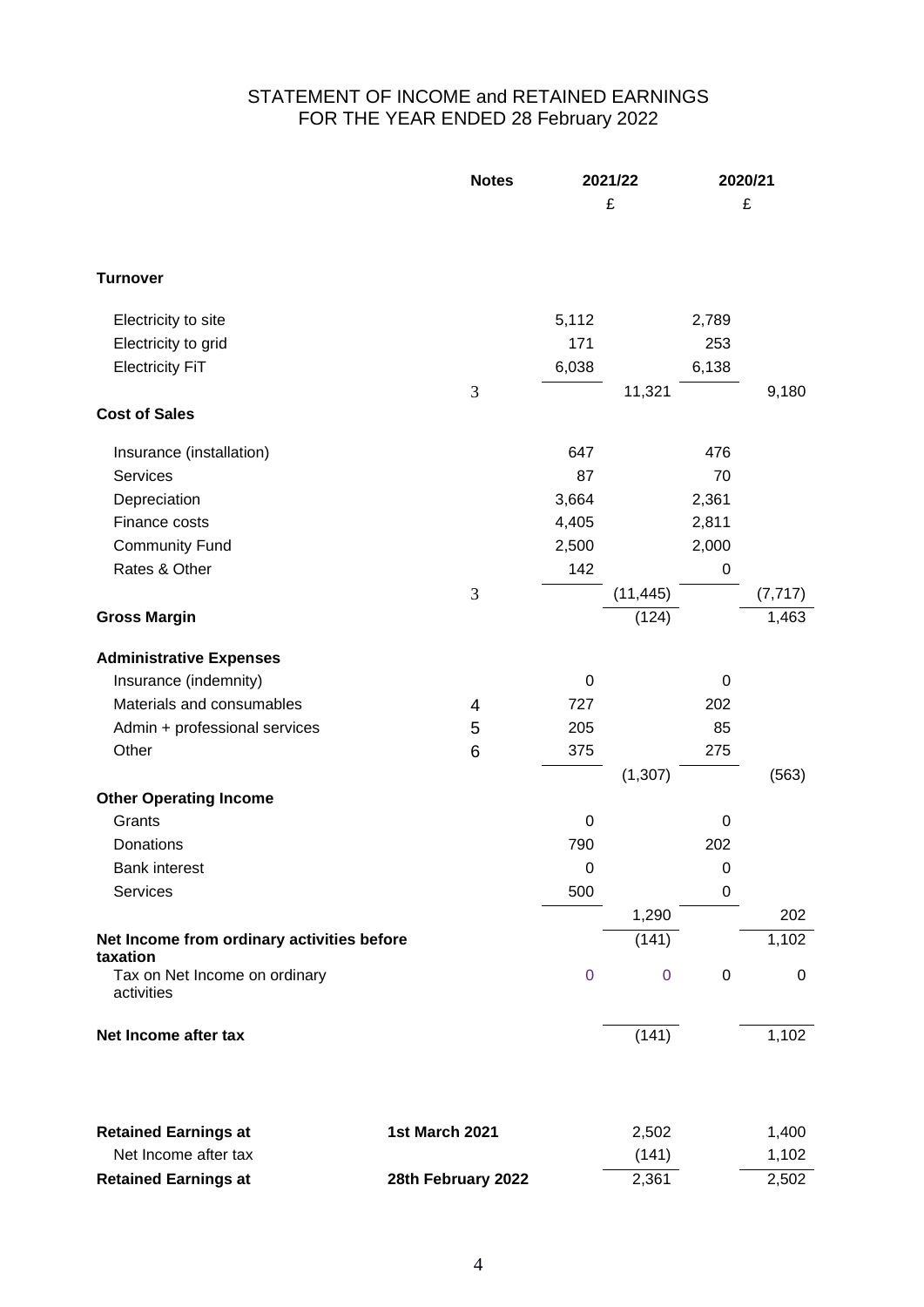#### STATEMENT OF FINANCIAL POSITION AT 28 February 2022

|                                                | <b>Notes</b>   |         | 2021/22 | 2020/21 |
|------------------------------------------------|----------------|---------|---------|---------|
|                                                |                |         | £       | £       |
| <b>Fixed Assets</b>                            |                |         |         |         |
| Property, plant and equipment                  | $\overline{7}$ |         | 83,884  | 35,414  |
| <b>Current Assets</b>                          |                |         |         |         |
| Trade and other receivables                    | 8              | 1,723   |         |         |
| Cash at bank and in hand                       |                | 34,813  |         |         |
|                                                |                | 36,536  |         |         |
| Trade and other payables: due within 1<br>year | 9              | (9,690) |         |         |
| Net current assets / (liabilities)             |                |         | 26,845  | 24,703  |
| <b>Total assets less current liabilities</b>   |                |         | 110,729 | 60,117  |
| <b>Net assets</b>                              |                |         | 110,729 | 60,117  |
| <b>Capital and reserves</b>                    |                |         |         |         |
| Opening called up share capital                |                |         | 60,117  | 61,779  |
| Net change in share capital                    |                |         | 50,753  | (2,764) |
| Income (Loss) Statement after Tax              |                |         | (141)   | 1,102   |
| <b>Shareholders funds</b>                      | 10             |         | 110,729 | 60,117  |

The notes on pages are integral to these accounts.

These accounts have been prepared in accordance with the provisions applicable to companies subject to the small companies' regime and in accordance with the provisions of FRS 102 Section 1A – small entities.

These financial statements were approved and authorised for issue by the Board on:

Signed on behalf of the board of directors

twas Sklawd

(Signature) (Signature) (Signature)

(Date) 18/5/2021 (Date) 18/5/2021 (Date) 18/5/2021

(Name) Bob Hussey (Name) Fuad A-Tawil (Name) Julian Stringer

5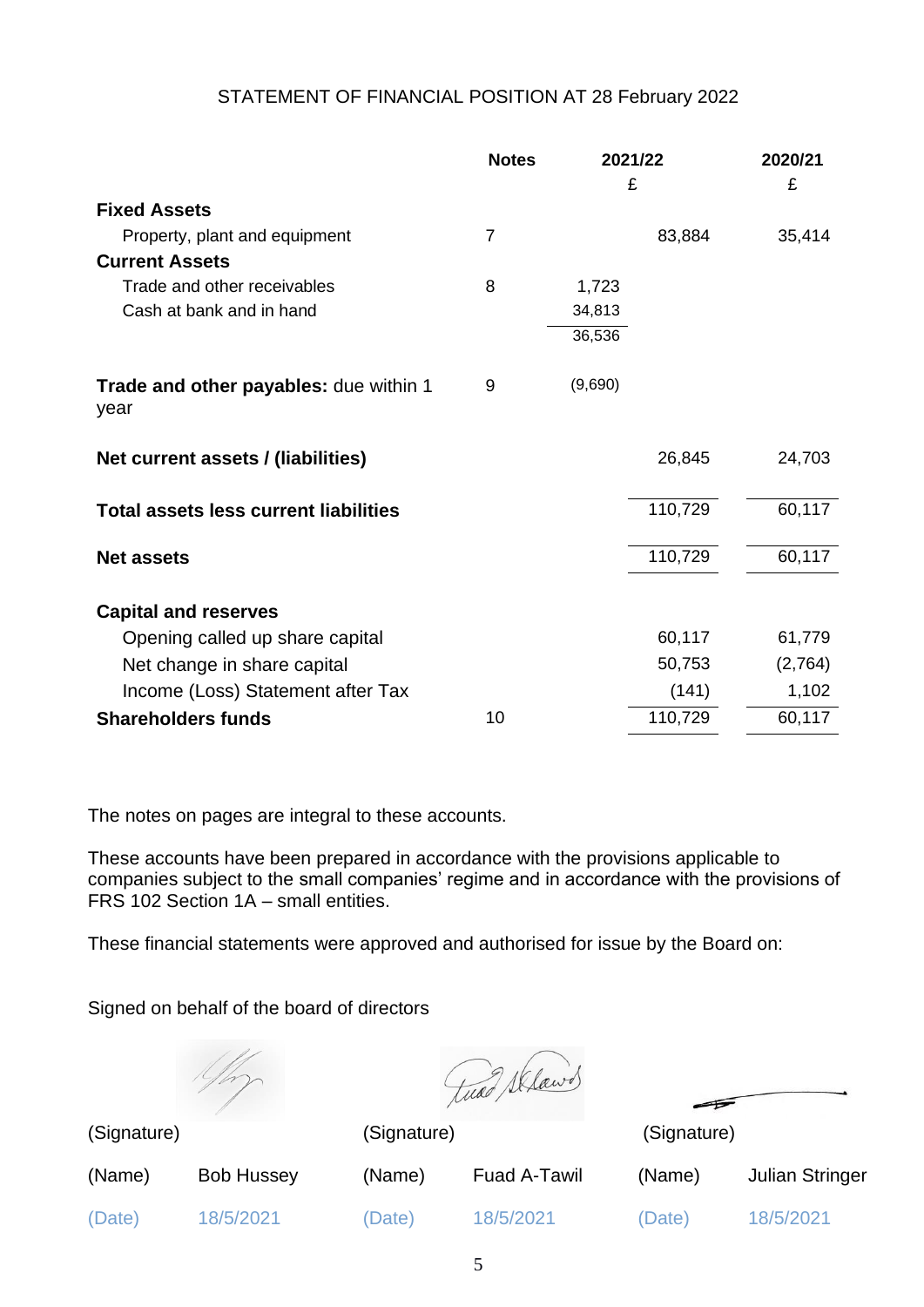## STATEMENT OF CASH FLOWS FOR THE YEAR ENDED 28 February 2022

|                                              | <b>Notes</b> |         | 2021/22<br>£ | 2020/21<br>£ |                |
|----------------------------------------------|--------------|---------|--------------|--------------|----------------|
| Opening bank + cash balance                  |              |         | 29,641       |              | 27,788         |
| <b>Cash flows from operating activities</b>  |              |         |              |              |                |
| Net Income for the financial year            |              | (141)   |              | 1,102        |                |
| Depreciation of plant and equipment          |              | 3,664   |              | 2,361        |                |
| Taxation                                     |              | 0       |              | 0            |                |
| Decrease/(increase) in current assets        |              | (757)   |              | (152)        |                |
| Increase/(decrease) in current liabilities   |              | 3,787   |              | 1,305        |                |
| Net cash generated from operating activities |              |         | 6,553        |              | 4,617          |
| <b>Cash flows from investing activities</b>  |              |         |              |              |                |
| Purchases of plant and equipment             |              | 52,134  |              | 0            |                |
| Net cash from investing activities           |              |         | 52,134       |              | $\overline{0}$ |
| <b>Cash flows from financing activities</b>  |              |         |              |              |                |
| Share capital receipts                       |              | 53,953  |              | 236          |                |
| Repayment share capital                      |              | (3,200) |              | (3,000)      |                |
| Net cash used in financing                   |              |         | (50, 753)    |              | (2,764)        |
| Closing bank + cash balance                  |              |         | 34,813       |              | 29,641         |
|                                              |              |         |              |              |                |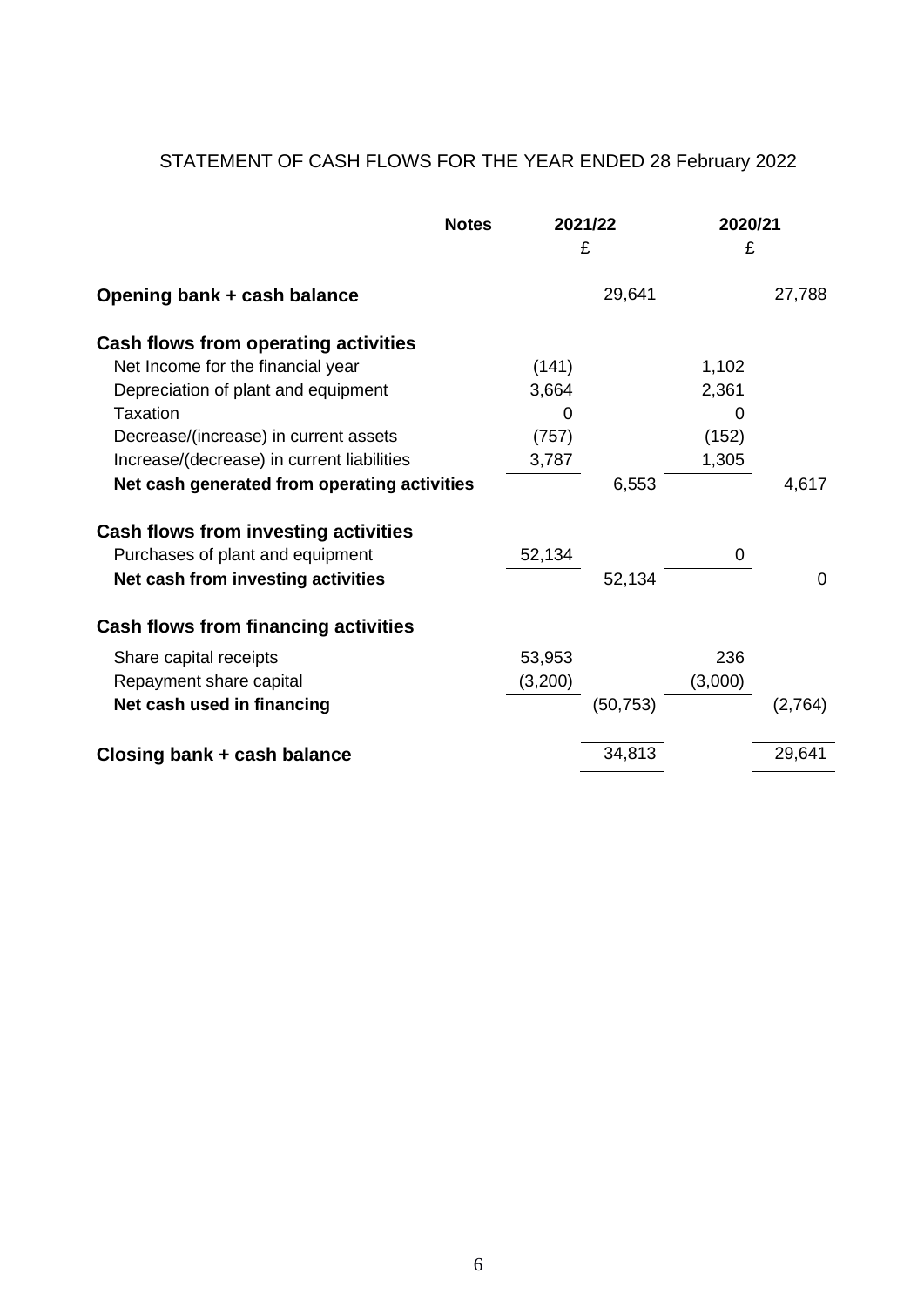#### NOTES TO THE FINANCIAL STATEMENTS FOR THE YEAR ENDED 28 February 2022

#### **1 Statutory Information**

Teign Energy Communities Ltd is a Community Benefit Society registered in England as a company limited by shares with the United Kingdom Financial Conduct Authority under the Cooperative and Community Benefit and Societies Act 2014. Registration number: 7210

Registered office: Teign Energy Communities Ltd, c/o Fuad Al-Tawil (Secretary), Deer Park Farm, Haccombe, Newton Abbot, Devon TQ12 4SJ

Web address: www.teignenergycommunities.co.uk

#### **2 Accounting Policies**

#### 2.1 Compliance with accounting standards

The financial statements for the financial year ended 29 February 2022 have been prepared in accordance with the provisions of FRS 102 Section 1A small entities. There are no material departures from that standard.

#### 2.2 Accounting policies

These financial statements are the fifth that comply with the FRS 102 Section 1A small entities. Therefore, no transition arrangements are required from any previous accounting standards.

2.3 The financial statements have been prepared under the historical cost convention as modified by the revaluation of certain fixed assets. Tangible fixed assets are included at cost less depreciation and impairment. A straight line calculation of depreciation is used to write off the cost of the following tangible fixed assets over their expected useful lives:

- Teign School 50kWp rooftop solar PV installation
- Dyrons site at Newton Abbot College 50kWp rooftop solar PV installation

#### 2.4 Turnover

Turnover is derived from the sale of renewable energy and the FiT scheme associated with energy generation.

2.5 Expenditure on research is written off against profits in the year in which it is incurred.

#### 2.6 Government FiT Scheme

Government support in relation to tangible fixed assets are credited to profit and loss over the useful lives of the related assets, whereas those in relation to expenditure, as in these financial statements, are credited when the expenditure is charged to profit and loss.

#### 2.7 Income recognition

Income from the supply of electricity and any government FiT scheme associated with that supply are recognised in the accounts on the date the electricity is supplied.

2.8 The presentation currency is £ sterling.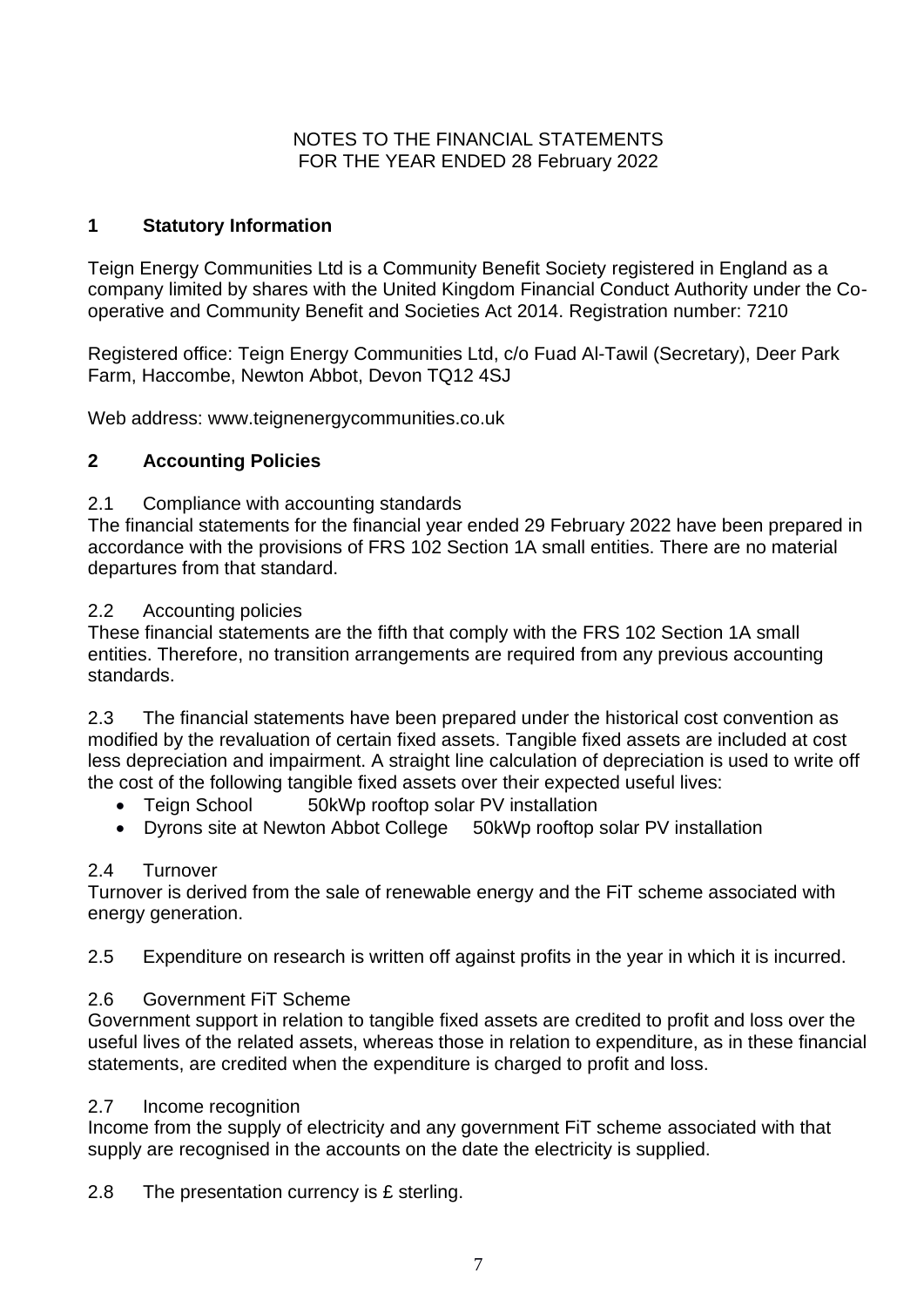#### **3 Turnover and Cost of Sales**

Turnover and cost of sales are higher than last year because of the new solar PV system installed at Newton Abbot College (Dyrons site).

#### **4 Materials and consumables**

This line is higher than last year because there was an investment in Bluetooth thermometers and an infra-red camera for members (part of the E-Pack).

#### **5 Professional services**

There is again no charge for administration this year because the TECs Secretary has contributed this service. Note: TECs last paid for administration services in the 2017/18 financial year, costing £560.

#### **6 Other costs**

TECs paid £375 in membership subscriptions to Regen and the Cooperative Society.

#### **7 Fixed Assets**

Teign School 50kWpk and Dyrons site rooftop solar PV installations

|                |                     | £         |
|----------------|---------------------|-----------|
| Cost           |                     |           |
|                | At 1 March 2021     | 47,219    |
| Additions      |                     | 52,134    |
|                | At 29 February 2022 | 99,353    |
| Depreciation   |                     |           |
|                | At 1 March 2021     | (11, 805) |
|                | Charge for the year | (3,664)   |
|                | At 29 February 2022 | (15, 469) |
| Net book value |                     |           |
|                | At 1 March 2021     | 35,414    |
|                | At 29 February 2022 | 83,884    |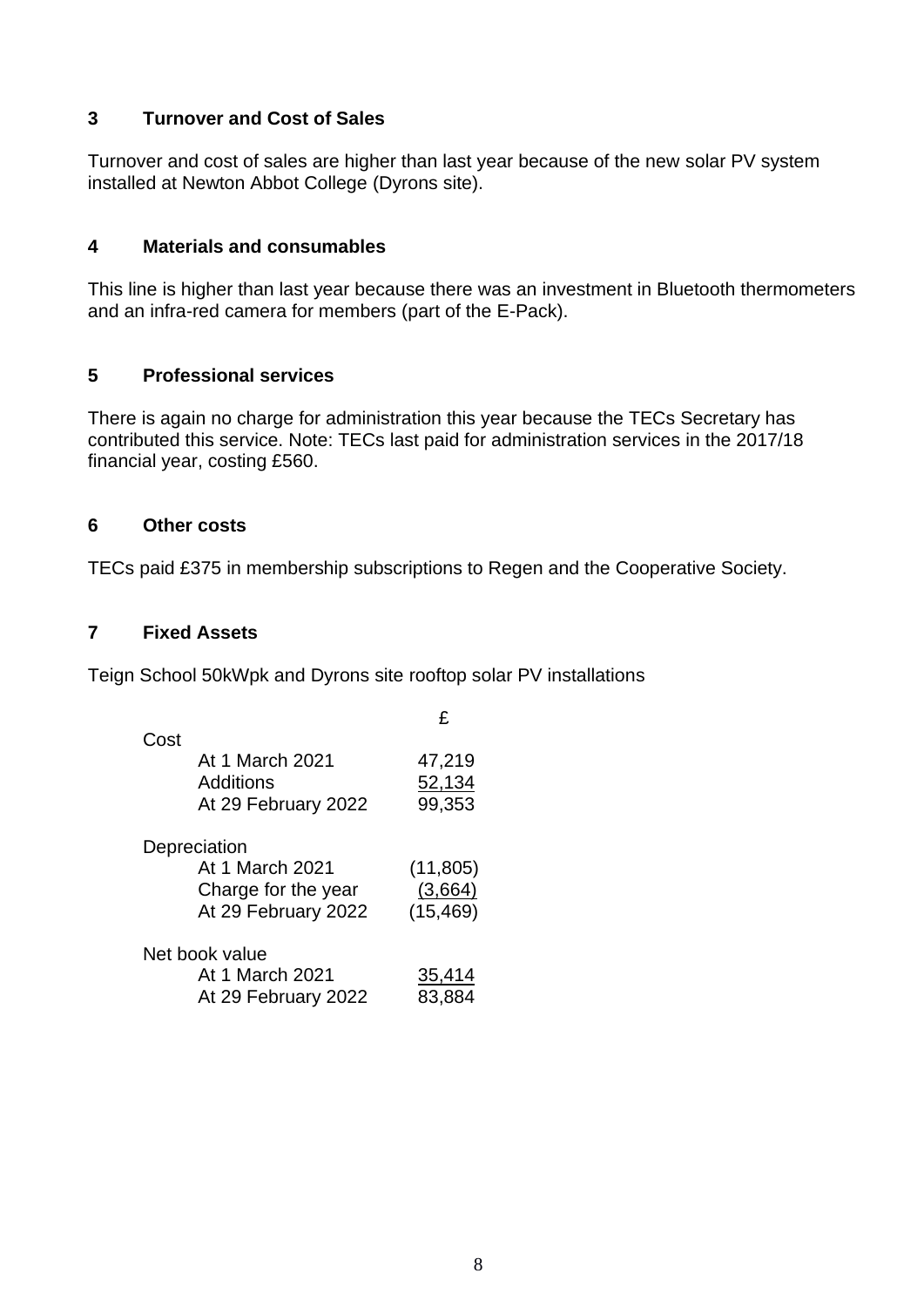## **8 Trade and other receivables**

|               | 2021/212 | 2020/21 |
|---------------|----------|---------|
|               | £        | £       |
| Sales to site | 818      | 271     |
| Sales to grid |          |         |
| FiT           | 877      | 695     |
| <b>VAT</b>    | 28       |         |
|               | 1,723    | 966     |

## **9 Trade and other payables:** amounts falling due within one year

|                              | 2021/22 | 2020/21<br>£ |
|------------------------------|---------|--------------|
| Insurance                    | (801)   | (505)        |
| Community grant              | 6,040   | 3,540        |
| VAT                          |         | 96           |
| Finance costs                | 4,451   | 2,858        |
| <b>Professional services</b> |         | (85)         |
|                              | 9,690   | 5,903        |

#### **10 Finance and shares**

During the course of the year the Share Capital Account changed as follows:

| 1 March 2021 | Opening net share issue                  | 57,615  |
|--------------|------------------------------------------|---------|
|              | Capital receipts                         | 53,953  |
|              | Share capital refunds                    | (3,200) |
|              | 29 February 2022 Closing net share issue | 108,368 |

…………………………………...End of Financial Statements……………………………………